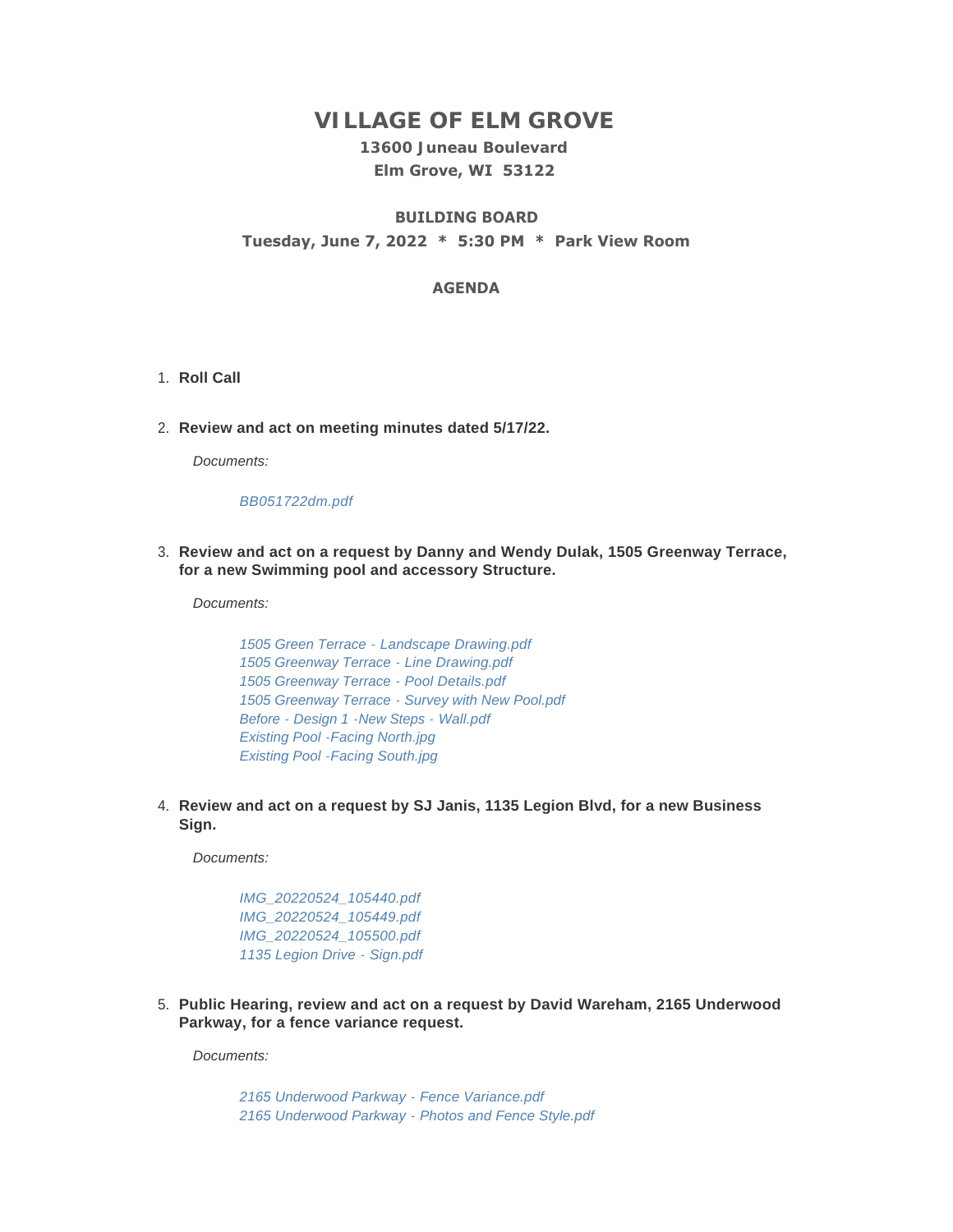**Review and act on a request by Mark and Julie Malloy, 1440 Legion Drive, for a**  6. **home addition and alterations.**

*Documents:*

*[1440 Legion image existing.pdf](https://elmgrovewi.org/AgendaCenter/ViewFile/Item/11995?fileID=19228) [1440 Legion packet.pdf](https://elmgrovewi.org/AgendaCenter/ViewFile/Item/11995?fileID=19229) [1440 Legion survey with overlay.pdf](https://elmgrovewi.org/AgendaCenter/ViewFile/Item/11995?fileID=19230)*

**Review and act on a request by Curtis Palicka, 1525 N. 124th Street, for a home**  7. **alteration.** 

*Documents:*

*[1525 N. 124 St \\_ Alteration.pdf](https://elmgrovewi.org/AgendaCenter/ViewFile/Item/11996?fileID=19231)*

**Review and act on a request by Jerome Konkel, 15205 Marilyn Drive, for an**  8. **accessory structure.** 

*Documents:*

*[Plat Elevation Photo.pdf](https://elmgrovewi.org/AgendaCenter/ViewFile/Item/11997?fileID=19232)*

**Review and act on a request by Cheryl Duffrin, 1005 N. 124th Street, for a home**  9. **alteration.** 

*Documents:*

*[1005 N. 124 St \\_ Alteration.pdf](https://elmgrovewi.org/AgendaCenter/ViewFile/Item/11998?fileID=19233)*

**Review and act on a request by Jim Krause, 1835 Arrowhead Court, for a new shed.**  10.

*Documents:*

#### *[1835 Arrowhead Ct shed plans.pdf](https://elmgrovewi.org/AgendaCenter/ViewFile/Item/11999?fileID=19234)*

**Review and act on a request by Keegan and Amy Mager, 1185 Church Street, for a**  11. **new shed.** 

*Documents:*

*[1185 Church Street - Shed.pdf](https://elmgrovewi.org/AgendaCenter/ViewFile/Item/12000?fileID=19235)*

**Review and act on a request by Eric and Gina Peter, 14161 Juneau Blvd, for a**  12. **home addition.** 

*Documents:*

*[14161 Juneau Blvd - Addition.pdf](https://elmgrovewi.org/AgendaCenter/ViewFile/Item/12001?fileID=19236)*

**Review and act on a request by Ben Danahar, 1800 Fairfax Drive, for a home**  13. **alteration.** 

*Documents:*